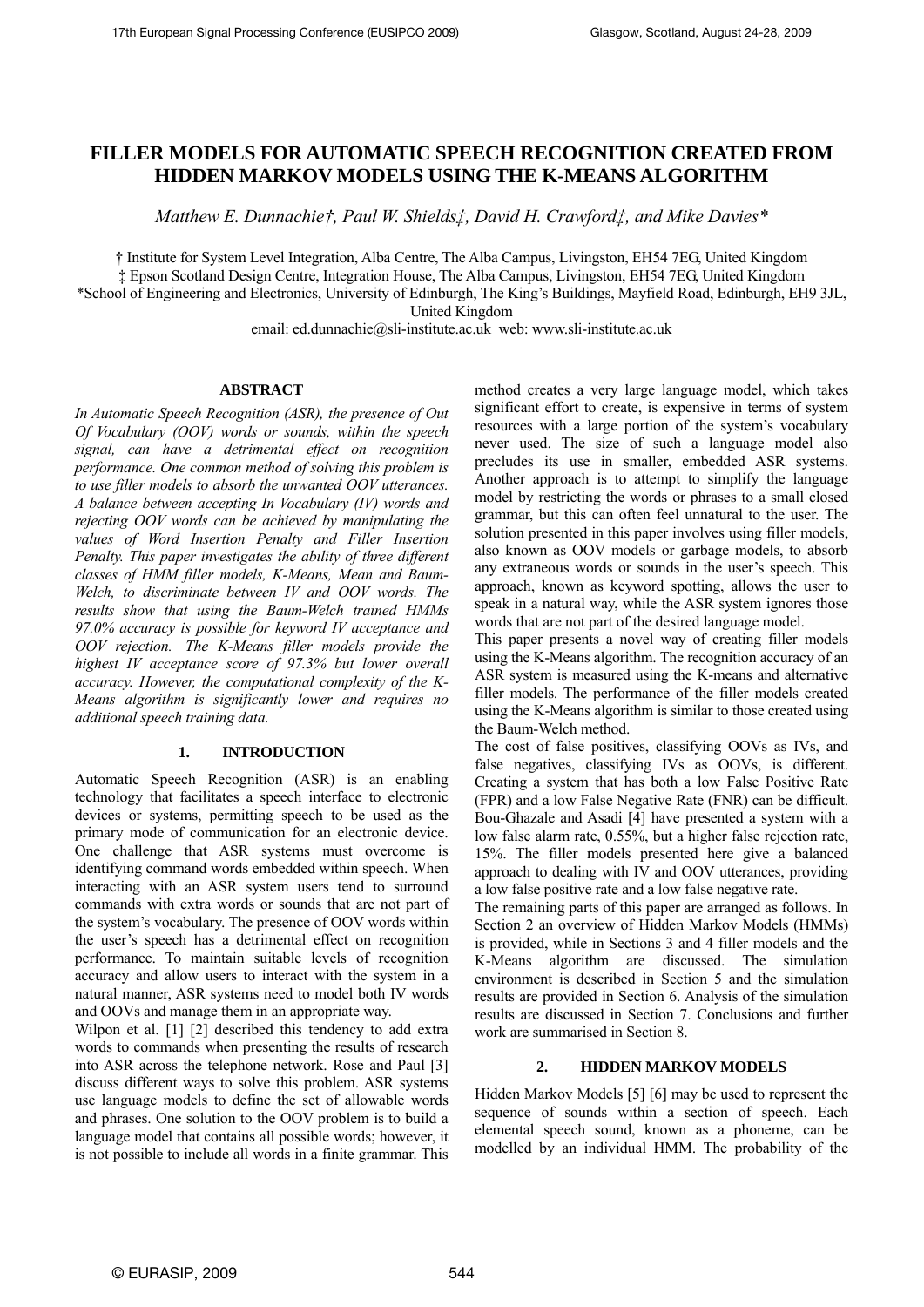input speech feature vector matching the HMM is used to identify the words spoken. HMMs are stochastic state machines where the current state is not directly observable; an HMM emits an observable symbol per state. The probability of an HMM emitting a symbol is modelled by a mixture of Gaussian distributions, as described in equation (1).

$$
b_j(x) = \sum_{m=1}^{M} C_{mj} N[x, \mu_{mj}, U_{mj}] \qquad (1)
$$

Where  $x$  is the feature extracted from the speech e.g. mel frequency cepstral coefficient,  $C_{mj}$ ,  $\mu_{mi}$  and  $U_{mj}$  are the coefficient, mean vector and covariance for mixture component *m* in state *j*.

HMMs are typically created using an iterative training method called the Baum-Welch algorithm, which uses a set of training data to estimate the HMM model parameters. Starting with a prototype HMM, the Baum-Welch algorithm adjusts these parameters to maximise the likelihood of observing the data. The HMMs presented in this paper were trained using the Hidden Markov Training Kit (HTK) [7] and the training data was extracted from the SpeeCon UK-English Database [8].

#### **3. FILLER MODELS**

Filler models are used to represent OOV words. They allow an ASR system to classify incoming speech as either IV or OOV without having to define explicitly an OOV word. In the system being considered for this paper, each IV phoneme is modelled by a single HMM; however the filler model HMMs represent multiple sounds and therefore are more general than the IV phoneme HMMs. Filler models can represent the entire set of speech sounds or subsets. The performance of four different classes of filler model is evaluated in this paper. The simplest class of filler model contains one HMM to represent all of the speech phonemes; this is the "single" filler model. The next class of filler model uses two separate HMMs. The "VNC" filler model has one HMM to represent vowels and another for consonants. The "VUV" filler model uses an HMM for voiced and one for unvoiced phonemes. The final class of filler model uses three HMMs to represent vowels, voiced consonants and unvoiced consonants. This set of filler models was called "VCVUV", vowel consonant voiced and unvoiced. When multiple filler models are available: VNC, VUV and VCVUV, they are used in parallel. This means that the system can select between the IV phonemes and multiple filler models simultaneously.

The filler models have the same format as the IV phoneme HMMs; this allows the ASR system to process them both in the same way. Three methods were used to create the filler models. The first method was the Baum-Welch algorithm which was used to create the filler models labelled "Trained HMM". The other two methods were the Mean method and the K-Means method. The Baum-Welch algorithm operates on features extracted from the speech contained within the training database. The Mean and K-Means algorithms utilise the IV phoneme HMM Gaussian mixture component means and covariances. The Mean method calculates the m-th component j-th state mean vector as the mean of all the m-th component j-th state mean vectors for the individual IV phonemes models. The filler model component coefficients and covariances are calculated using the same methodology. The K-Means method uses K-Means clustering to create the filler models; a detailed description of this method is provided in the next section.

By combining the different creation methods and different numbers of HMMs used in the filler models, 12 different filler models were available for simulation. The 12 different filler models are listed in Table 1.

| <b>Filler Model</b>       | $N^{\circ}$ HMMs | <b>Creation Method</b> |
|---------------------------|------------------|------------------------|
| Single Mean               |                  | Mean                   |
| Single K-Means            |                  | K-Means                |
| <b>Single Trained HMM</b> |                  | Baum-Welch             |
| <b>VNC</b> Mean           | 2                | Mean                   |
| <b>VNC K-Means</b>        | 2                | K-Means                |
| VNC Trained HMM           | 2                | Baum-Welch             |
| <b>VUV</b> Mean           | $\overline{2}$   | Mean                   |
| <b>VUV K-Means</b>        | 2                | K-Means                |
| <b>VUV Trained HMM</b>    | $\mathfrak{D}$   | Baum-Welch             |
| <b>VCVUV</b> Mean         | 3                | Mean                   |
| <b>VCVUV K-Means</b>      | 3                | K-Means                |
| <b>VCVUV Trained HMM</b>  | 3                | Baum-Welch             |

Table 1 : List of Filler Models Created and Simulated

#### **4. K-MEANS ALGORITHM**

The K-Means algorithm is an iterative clustering algorithm. Cluster membership is based on a measure of the data points' similarity. A measure commonly used is the Euclidean distance from a data point to a cluster's mean. Using this measure, a data point is associated with the cluster closest to it. The cluster's mean is then recalculated and the process continues until a predefined stop criterion is met.

The K-Means algorithm uses the IV phoneme HMM Gaussian mixture component mean vectors,  $\mu_{mi}$ , as the data points for the clustering process. The final cluster means are used as the mean vectors for the mixture components in the filler models. The covariances were calculated using the same methodology as those for the Mean filler models. The component coefficients were calculated to be one over the number of components within a mixture i.e. 1/8 for 8 mixture components. The algorithm is run separately for each emitting state in the HMM and creates a filler model that has the same format as the IV phoneme HMMs. The number of clusters used by the K-Means algorithm matches the number of Gaussian mixture components used for each IV phoneme HMM state. The Gaussian mixture component mean vectors for groups of IV phonemes are used to create different filler model classes, i.e. vowels, consonants, voiced, unvoiced, etc.

The K-Means algorithm has two main deficiencies: a local minimum, not necessarily a global minimum, is often found, and results are very dependent upon the choice of initial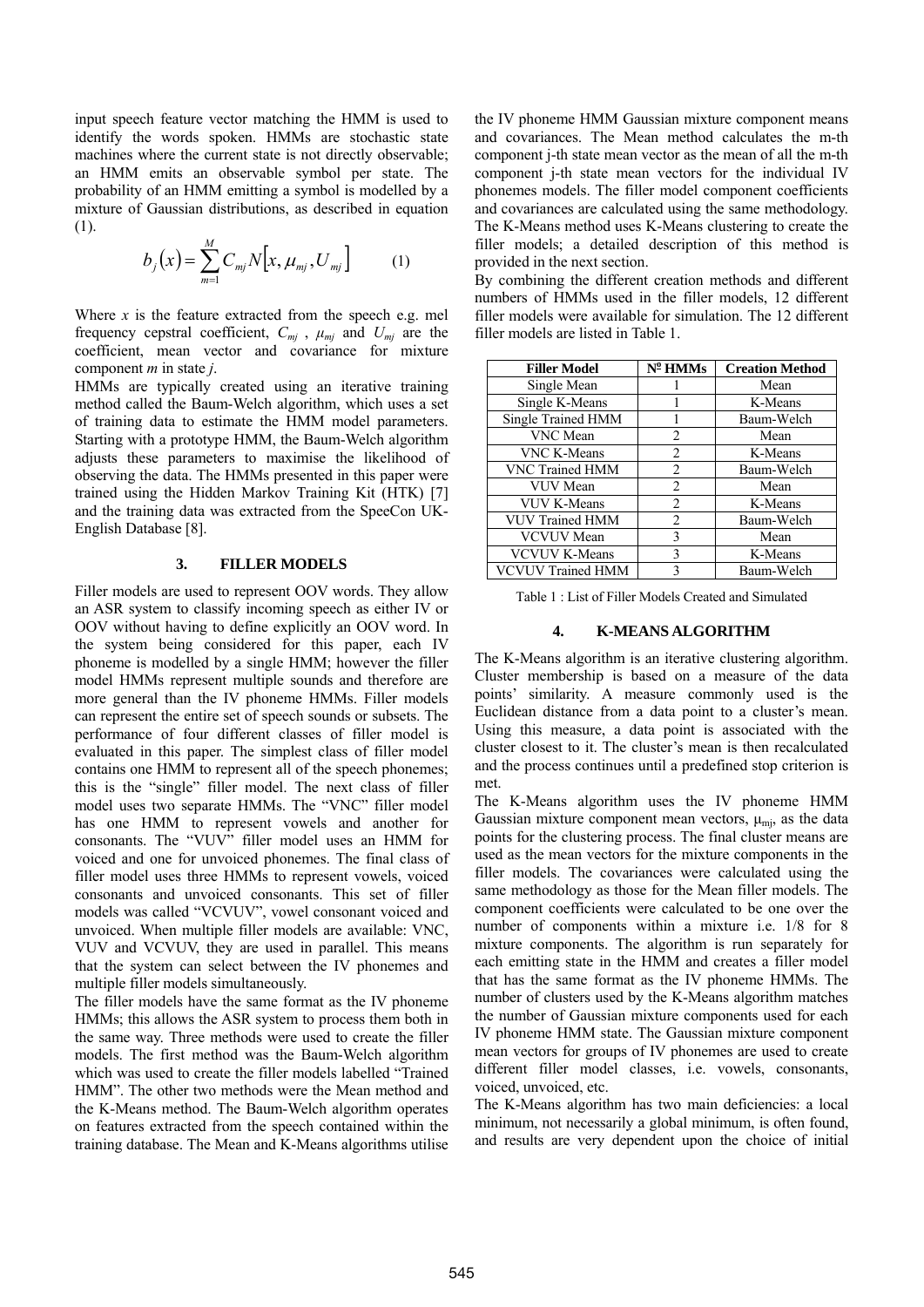cluster means. A common method of initialising the cluster means is to select data points randomly. The algorithm is then run multiple times to ensure that it converges. Two alternatives to this random method were investigated. It was found that the filler models produced by these methods gave higher recognition accuracies. The first method involved the use of Principal Component Analysis (PCA) to reduce the dimensionality of the data points from 39 down to 3 and then select data points that were evenly distributed across this 3-D space as the initial cluster means. The second method calculated the Euclidean distance of each data point from the origin, ordered the data points in terms of this distance, and then selected every  $n<sup>th</sup>$  data point as an initial cluster mean, where  $n$  is the number of speech phonemes used to provide the data points. The second method resulted in the filler models with the highest recognition accuracies and was the preferred method of choosing the initial cluster means when the K-Means algorithm was used.

## **5. SIMULATION METHODOLOGY**

#### **5.1 Speech File Selection**

The speech files used to test the filler models were selected from the SpeeCon database. This database contains a wide variety of words: objects, people's names, place names, commands, digits and internet addresses. The recordings were made in several different acoustic environments and with a wide range of Signal to Noise Ratios. Using this database ensured that the filler models were tested under real-world conditions. The simulations used 8 different keywords with approximately 270 instances of each, resulting in 2217 different speech files being used. The number of instances, mean, min and max Signal to Noise Ratio (SNR) for each keyword are listed in Table 2 .

|                            |                  | <b>SNR</b> |     |      |
|----------------------------|------------------|------------|-----|------|
| <b>Keyword</b>             | $N^{\circ}$ of   | (dB)       |     |      |
|                            | <b>Instances</b> | Mean       | Min | Max  |
| Assistant                  | 285              | 20.3       | 4.2 | 38.0 |
| Battery                    | 274              | 22.5       | 3.8 | 35.8 |
| Camera                     | 294              | 23.3       | 4.0 | 37.7 |
| Camcorder                  | 283              | 22.6       | 5.6 | 35.0 |
| Clock                      | 289              | 23.1       | 5.9 | 36.5 |
| Computer                   | 268              | 21.7       | 3.2 | 45.8 |
| Microphone                 | 244              | 22.4       | 4.8 | 35.9 |
| Radio                      | 280              | 24.7       | 4.9 | 36.6 |
| Total $N^{\circ}$ of Files | 2217             |            |     |      |

Table 2 : Number of Speech Files per Keyword

#### **5.2 Filler Model Simulations**

The performance of each filler model was measured by determining its ability to discriminate between IV and OOV words. For each simulation, one keyword was selected as IV and the remaining keywords were classed as OOV, the system's ability to discriminate between IVs and OOVs was measured and the process repeated for all of the keywords. The language model used for these simulations is provided in Figure 1. In this language model the speech sequence starts and ends with silence, (Sil); the recogniser can select between the keyword, filler model, silence and short pause, (SP). Short pause is the small period of silence between words. The keyword can only be spoken once but silence, short pause or the filler model can be repeated any number of times.

In order to maximise the performance of each filler model simulations were performed with a range of Word Insertion Penalty (WIP) and Filler Insertion Penalty (FIP) [9]. The values of WIP and FIP that gave the highest combined keyword and OOV accuracy, for that particular filler model, were identified and used in the filler model performance comparisons.



Figure 1 : Language Model for Filler Model Simulations

#### **5.3 Calculation of Accuracy**

The HResults function, from HTK, was used to compare a reference file with the output of the ASR system and determine if the keyword or OOV was correctly identified. The recognition accuracy of correctly recognised keywords and rejected OOVs were then calculated separately. A Receiver Operating Characteristics (ROC) curve was used to compare the performance of the different filler model types by plotting False Positive Rate (FPR) against True Positive Rate (TPR).

#### **6. SIMULATION RESULTS**

The percentages of correctly identified keywords and rejected OOVs are listed in Table 3 and displayed in Figure 2. The false positive rate and true positive rate for each of the filler models are listed in Table 4 and used to create the ROC curve plotted in Figure 3.

|                          | Correctly         | Correctly       | <b>Combined</b> |
|--------------------------|-------------------|-----------------|-----------------|
| <b>Filler Model</b>      | <b>Identified</b> | <b>Rejected</b> | <b>Accuracy</b> |
|                          | <b>Kevwords</b>   | <b>OOVs</b>     |                 |
| Single Mean              | 76.5%             | 89.3%           | 82.9%           |
| Single K-Means           | 91.8%             | 94.4%           | 93.1%           |
| Single Trained HMM       | 94.3%             | 97.6%           | 96.0%           |
| <b>VNC</b> Mean          | 86.9%             | 94.7%           | 90.8%           |
| <b>VNC K-Means</b>       | 97.3%             | 94.0%           | 95.7%           |
| <b>VNC Trained HMM</b>   | 97.0%             | 96.9%           | 97.0%           |
| VUV Mean                 | 85.0%             | 94.5%           | 89.8%           |
| <b>VUV K-Means</b>       | 92.8%             | 95.5%           | 94.2%           |
| <b>VUV Trained HMM</b>   | $95.2\%$          | 97.5%           | 96.4%           |
| <b>VCVUV</b> Mean        | 93.2%             | 94.8%           | 94.0%           |
| <b>VCVUV K-Means</b>     | 96.8%             | 95.6%           | 96.2%           |
| <b>VCVUV Trained HMM</b> | 97.0%             | 97.0%           | 97.0%           |

Table 3 : Filler Model Recognition Accuracy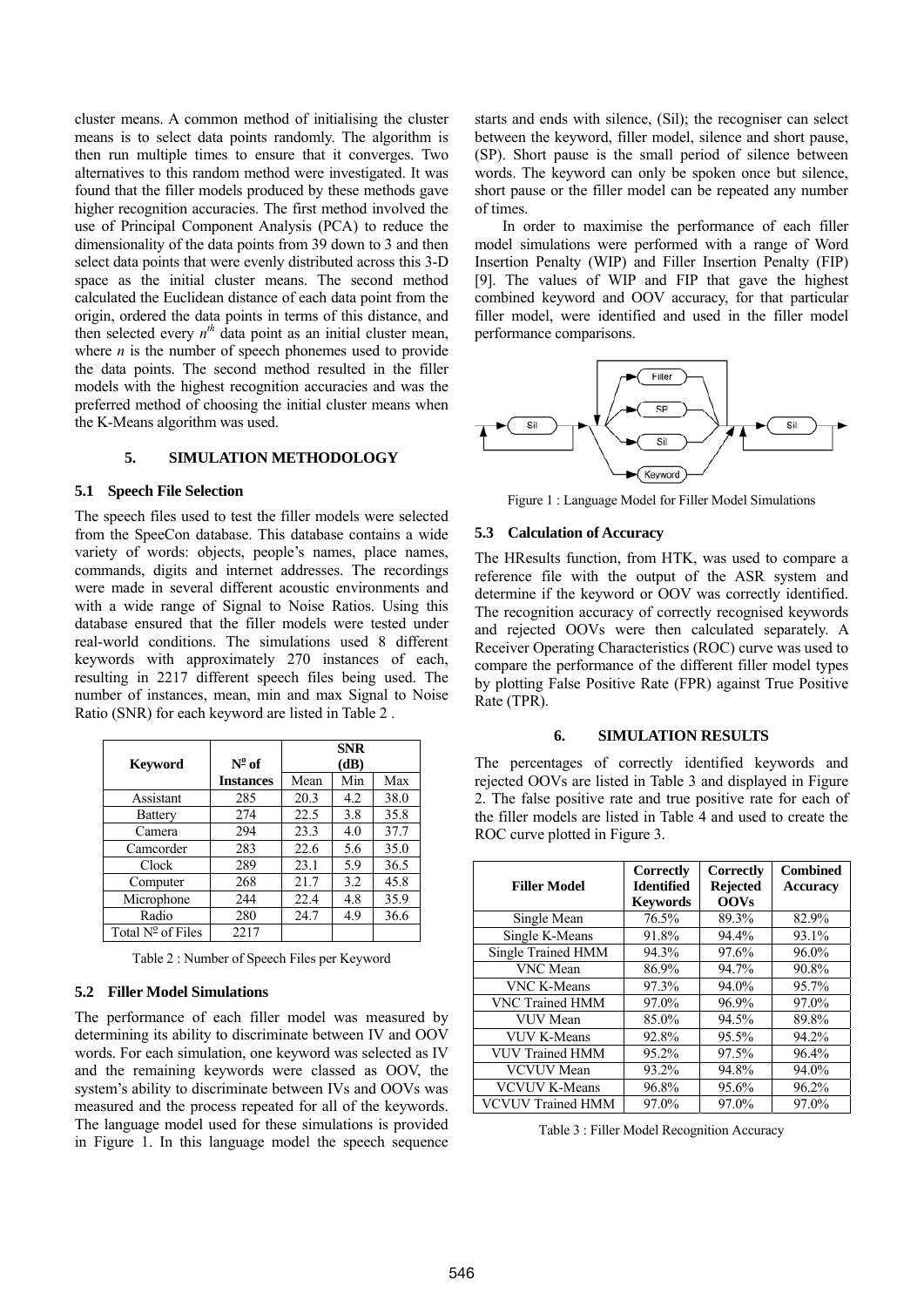

Figure 2 : Keyword Acceptance vs OOV Rejection

| <b>Filler Model</b>      | <b>FPR</b> | <b>TPR</b> |
|--------------------------|------------|------------|
| Single Mean              | 0.11       | 0.76       |
| Single K-Means           | 0.06       | 0.92       |
| Single Trained HMM       | 0.02       | 0.94       |
| <b>VNC</b> Mean          | 0.05       | 0.87       |
| <b>VNC K-Means</b>       | 0.06       | 0.97       |
| VNC Trained HMM          | 0.03       | 0.97       |
| VUV Mean                 | 0.05       | 0.85       |
| <b>VUV K-Means</b>       | 0.04       | 0.93       |
| <b>VUV Trained HMM</b>   | 0.02       | 0.95       |
| <b>VCVUV</b> Mean        | 0.05       | 0.93       |
| <b>VCVUV K-Means</b>     | 0.04       | 0.97       |
| <b>VCVUV Trained HMM</b> | 0.03       | 0.97       |

Table 4 : FPR and TPR for Filler Models



Figure 3 : ROC Curve for Filler Models

The highest scoring keyword for each filler model and corresponding keyword accuracy score are listed in Table 5. In Table 6 the number of phonemes, the number of voiced to unvoiced or unvoiced to voiced phoneme transitions and the mean keyword accuracy for each keyword are tabulated. Figure 4 plots keyword accuracy against the number of phonemes in the keyword, while Figure 5 plots the keyword accuracy against the number of voiced unvoiced transitions in the keyword.

| <b>Filler Model</b>       | <b>Highest</b><br><b>Scoring</b><br><b>Keyword</b> | <b>Highest</b><br><b>Kevword</b><br><b>Accuracy</b> |
|---------------------------|----------------------------------------------------|-----------------------------------------------------|
| Single Mean               | Assistant                                          | 95.1%                                               |
| Single K-Means            | Assistant                                          | 99.6%                                               |
| <b>Single Trained HMM</b> | Assistant                                          | 99.0%                                               |
| VNC Mean                  | Assistant                                          | 99.3%                                               |
| <b>VNC K-Means</b>        | Assistant                                          | 99.3%                                               |
| <b>VNC Trained HMM</b>    | Assistant                                          | 98.2%                                               |
| <b>VUV</b> Mean           | Microphone                                         | 95.9%                                               |
| <b>VUV K-Means</b>        | Microphone                                         | 98.0%                                               |
| <b>VUV Trained HMM</b>    | Camcorder                                          | 98.6%                                               |
| <b>VCVUV</b> Mean         | Assistant                                          | 98.2%                                               |
| <b>VCVUV K-Means</b>      | Assistant                                          | 99.0%                                               |
| <b>VCVUV Trained HMM</b>  | <b>Battery</b>                                     | 98.5%                                               |

Table 5 : Highest Performing Keyword for Filler Model

|                | $\mathbf{N^0}$  | $N^0$              | <b>Mean</b>     |
|----------------|-----------------|--------------------|-----------------|
| <b>Keyword</b> | <b>Phonemes</b> | <b>V/UV</b>        | Keyword         |
|                |                 | <b>Transitions</b> | <b>Accuracy</b> |
| Assistant      |                 |                    | 97.7%           |
| <b>Battery</b> |                 |                    | 94.4%           |
| Camcorder      |                 |                    | 95.6%           |
| Camera         |                 |                    | 79.0%           |
| Clock          |                 | $\mathfrak{D}$     | 81.6%           |
| Computer       |                 |                    | 94.4%           |
| Microphone     | 8               |                    | 97.2%           |
| Radio          |                 |                    | 96.0%           |

Table 6 : Mean Accuracy for Keywords



Figure 4 : Accuracy vs Number of Phonemes



Figure 5 : Accuracy vs Number of Voiced/Unvoiced Transitions